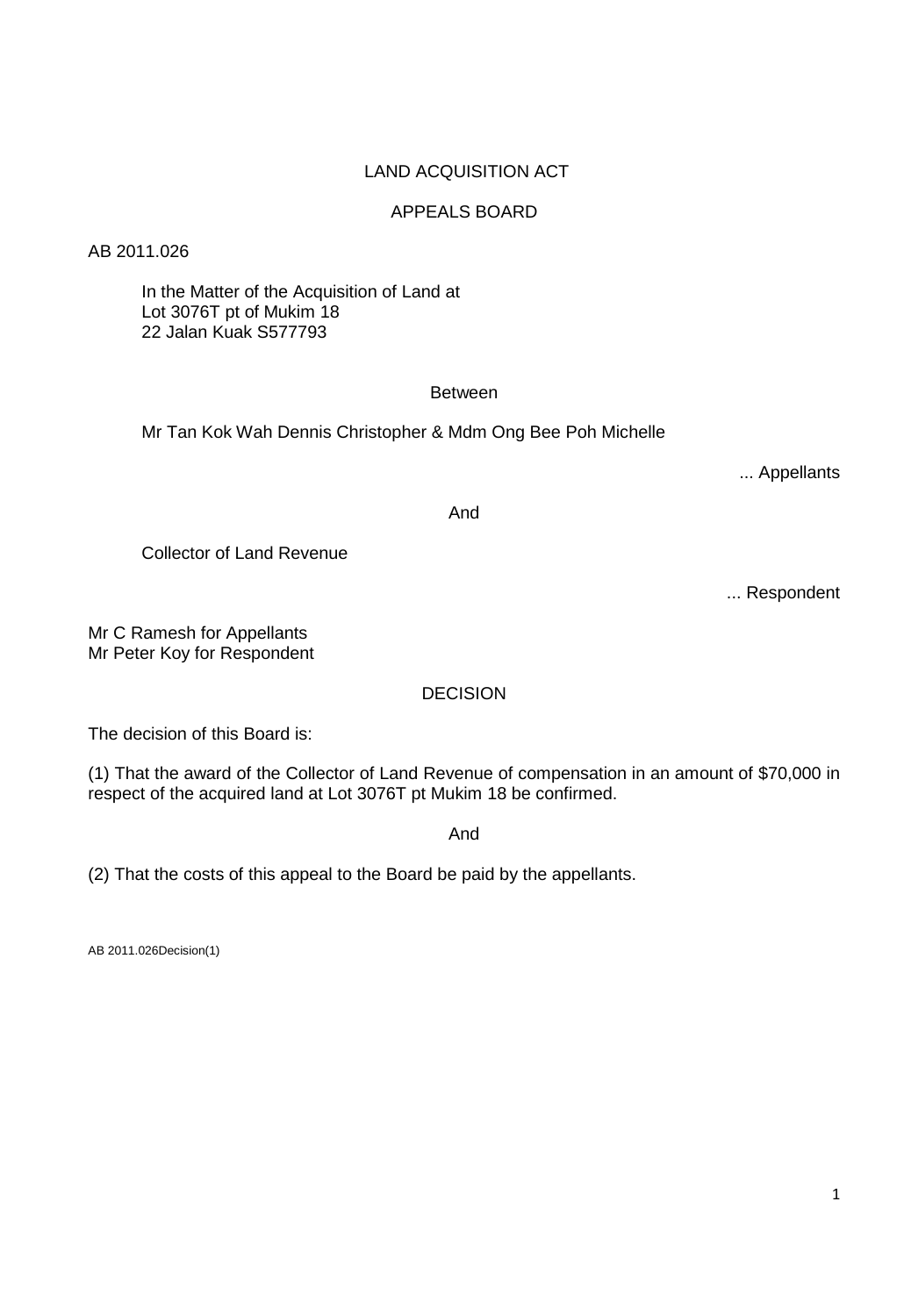## BRIEF STATEMENT OF REASONS

## *Introduction*

(1) On 19 January 2011, ("acquisition date") a notification No. 138 was published in the Government Gazette, Electronic Edition*,* under section 5 of the Land Acquisition Act ("s 5 declaration") declaring that part of the land at Lot 3076T Mukim 18 was needed for a public purpose namely "Construction of North South Expressway Stage 1 from Admiralty Road West to Toa Payoh Rise and Comprehensive Redevelopment." The area of the land to be acquired was 24.4 square metres (sqm).

(2) Subsequently, at the request of the appellants, the land area to be acquired was reviewed and reduced to 11 sqm ("acquired land").

(3) *Description of the property* - Lot 3076T Mukim 18 is two storey corner terrace dwelling house with an attic at No. 22 Jalan Kuak ("the property"). The acquired land is a 11 sqm triangular-shaped portion at the rear of the dwelling house. A plan of acquired land is shown at GL-3 of the Collector's affidavit filed on 7 August 2012. The acquired land comprises a concrete covered rear yard. A portion of the boundary wall and fence, some steps and a gate are affected by the land acquisition. The dwelling house is not affected by the acquisition.

(4) The rear of the property is separated by a strip of land from Marymount Road. The appellants had extended their property fencing beyond the cadastral boundary to encroach into the strip of adjoining land belonging to another private land owner. This encroached area had been partly cemented over and partly planted with grass to create additional space and garden for the appellants' enjoyment. The encroached area does not belong to the appellants.

(5) Pursuant to section 10 of the Land Acquisition Act ("Act"), the Collector of Land Revenue's ("Collector") Inquiry was held on 1 March 2011. The Appellants submitted a claim for compensation of \$531, 500 comprising \$527,000 being the market value of the acquired land as at 19 January 2011 and \$4,500 being their house-moving expenses. No working or comparable sales figures were given in the appellants' valuation report on how the calculation of \$527,000. On 19 July 2011, the Collector gave notice of an award of a statutory compensation of \$70,000 for the market value of the acquired land.

(6) On 1 August 2011, the appellants filed notice of appeal.

(7) On 4 October 2011, the Collector, in his Grounds of Award, stated that in determining the statutory compensation of \$70,000 awarded for the acquired land, he had considered the following:

8.1 Pursuant to Section 33(a)(ii) of the Act, the market value of the acquired land as at the date of publication of the declaration made under section 5, viz the market value of the acquired land as at the date of acquisition. The valuation is based on market comparison method. Comparables in the vicinity of the acquired land were used and adjustments were made for, inter alia location and size of the properties, and date of the transactions.

8.2 Pursuant to Section 33(5)(e) of the Act, the market value for the acquired land shall be deemed not to exceed the price which a bona fide purchaser might reasonably be willing to pay, after taking into account the zoning and density requirements and any other restrictions imposed by or under the Planning act (Cap 232) as at the date of acquisition and any restrictive covenants in the title of the acquired land. No account has been taken of any potential value of the land for any other use more intensive than that permitted by or under the Planning act as at the date of acquisition.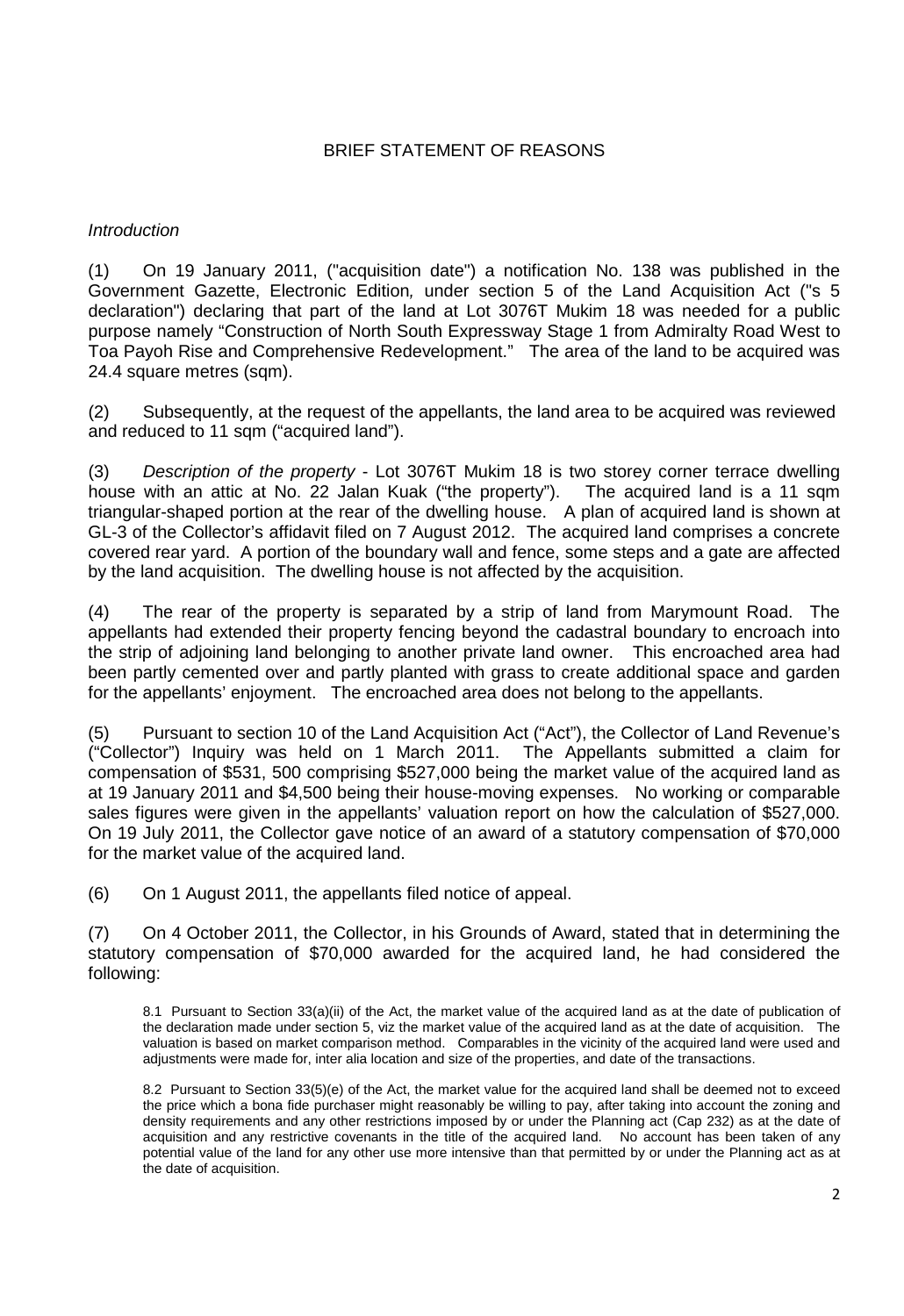(8) *Petition of Appeal* - On 18 October 2011, the appellants filed their Petition of Appeal for a claim of \$531,500 consisting of the items stated in paragraph (4). Apart from the loss of enjoyment of the extended outdoor space at the rear of the property outlined in paragraph (3), the appellants state: i) that the Collector had not fully considered their rights to continuous and peaceful enjoyment of the property –suffering not just from the final aesthetics point of view, but also real and permanent negative impact on them, mentally, physically, emotionally, socially and financially; ii) that the Collector had not considered the significant costs already incurred by the appellants, the unnecessary costs that they were forced to incur (including the application) and would be incurring when deemed necessary as a direct result of the gazette; iii) that the compensation did not correctly reflect the state of the market as at the date of the gazette of the land acquisition, neither in terms of raw land nor in terms of a new, fully built-up residential unit; and iv) that the Collector had not provided for house-moving expenses occasioned by the acquisition and the foreseeable disruptions affecting the occupation of the property, which had led the appellants to relocate in advance until all such disruptions came to an end.

(9) At a pre-hearing conference, directions were given for the conduct of the case and for evidential report and affidavits to be filed and exchanged for the hearing from 22 to 24 August 2012.

(10) *Witnesses* – Mr Tan Kok Wah, Dennis Christopher, one of the appellants and his real estate valuer, Mr Wilson Lim Yen Kia of Wilson Realty Private Limited gave evidence for the appellants. Mr Gilbert Lok Wen Jie, Collector, Ms Lim Choon Huang, Senior Engineer and Project manager for the Land Transport Authority for the North-South Expressway project, Ms Yek Pei Ling, a qualified real estate valuer and Senior Manager at Knight Frank Private Limited and Ms Lydia Wong Loo Kuan, qualified real estate valuer and Managing Director, Advisory Services at Knight Frank Private Limited gave evidence for the Collector.

(11) *Statutory Compensation for the Acquired Land* - Section 33 of the Act provides:

(1) In determining the amount of compensation to be awarded for land acquired under this Act, the Board shall ... take into consideration the following matters and no others:

(a)

.....

(ii) the market value as at the date of the publication made under section 5, in any other case;

.....

(c) the damage, if any, sustained by the person interested at the time of the Collector's taking possession of the land by reason of severing that land from his other land;

(d) the damage, if any, sustained by the person interested at the time of the Collector's taking possession of the land by reason of the acquisition injuriously affecting his other property, whether movable or immovable, in any other manner;

(e) if in consequence of the acquisition, he is compelled to change his residence or place of business, the reasonable expenses incidental to the change;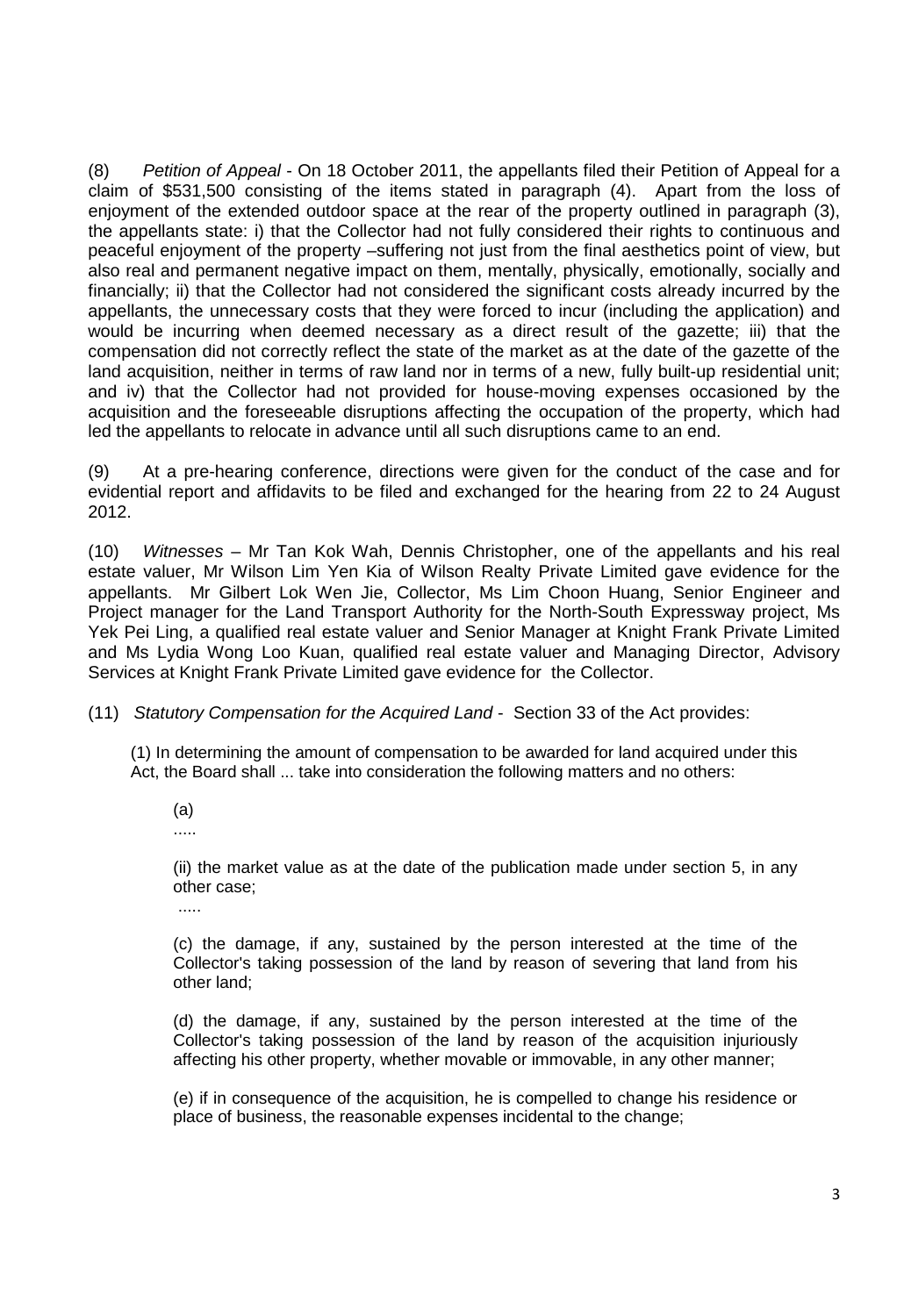(12) The appellants' counsel withdrew the claim under section 33(1)(d) at the hearing. The claim for severance damage under section 33(1)(c) was addressed as part of the before and after acquisition valuation approach of the two valuers, which considered the possible decrease in the value of the property after acquisition, arising out of the difference in the values of the property before and after acquisition. The appellants, in their evidence, did not raise any other component of severance damage with respect to the acquired land.

(13) Pursuant to section 25(3) of the Act, the onus of proving that the Collector's award is inadequate is on the appellants. The appellants are required to prove their case on a balance of probabilities. Case law has recognised that an appellant in a land acquisition appeal is analogous to a plaintiff.<sup>[1](#page-3-0)</sup>

**(**14**)** *Basis for valuation* - Both valuers agreed that the basis of valuation should be on open market value and adopted the same comparable sale method of valuation. In their valuation reports, both valuers were of the opinion that the compensation value of the acquired land should be determined using the "before and after acquisition" valuation method, which computes the difference in the value of the property before acquisition and the value of the property after the acquisition.

(15) *Mr Wilson Lim's valuation and evidence* - Mr Wilson Lim, the appellants' valuer, made a bald assertion in his affidavit that based on the comparable method of valuation, taking into account transactions of comparable properties, the prevailing market conditions and underlying economic factors, the differences between the subject property and the comparables in terms of location, tenure, size, shape, design and layout, age and condition of buildings, date of transaction and other factors affecting its value, the open market value of the land before partial land acquisition and after partial land acquisition was \$4,503, 000 and \$3,976, 000 respectively with the difference being the computed compensation of \$527,000 for the acquired land. His report and affidavit did not provide any explanation, working details or analysis on how he arrived at his figures. In his testimony on 22 August 2012, Mr Lim confirmed that he did not have evidence to show how he had arrived at his valuation. Although he claimed that he used the same seven comparable properties used by the Collector's valuer, Ms Lydia Wong, to arrive at his figures, he did not explain how he had arrived at a figure of \$527,000, that was much higher than Ms Wong's figure of \$70,000. His claim that he had given the list of the seven comparable properties to the Collector or his agent and that there was a supporting email to this effect, was not substantiated when it was challenged by the Collector.

(16) *Mr Tan's evidence* - Mr Tan, one of the appellants, testified on 21 August 2012, but he is not competent to give evidence on the market value of the acquired land. He produced at page 19 of his affidavit affirmed on 14 August 2012, a table of property prices for transacted properties in the area around and at Jalan Kuak during June 2010 to May 2011, drawn from the Urban Redevelopment Authority (URA) website. He also produced a table at page 20 of his affidavit on the Collector's awards for properties in Jalan Kuak, that had been wholly acquired and argued that the compensation for the acquired land was considerably lower than that for those other properties, even taking into account that the acquired land, whilst not a built-up area was not "raw land". These two tables without more and without descending into specifics of valuation relating to a particular property, do not advance the appellants' case. In his affidavit and in his testimony, Mr Tan alleged that the acquisition had resulted in the house not having a garden at all. As can be seen from the exhibits, much of the acquired land comprised the concrete rear

<span id="page-3-0"></span> $1$  Assistant Development Officer, Bombay v Tayaballi AIR 1933 BOM 361 at 365, Chuah Say Hai & Ors v Collector of Land Revenue, Kuala Lumpur [1967] 2 MLJ 99 at page 101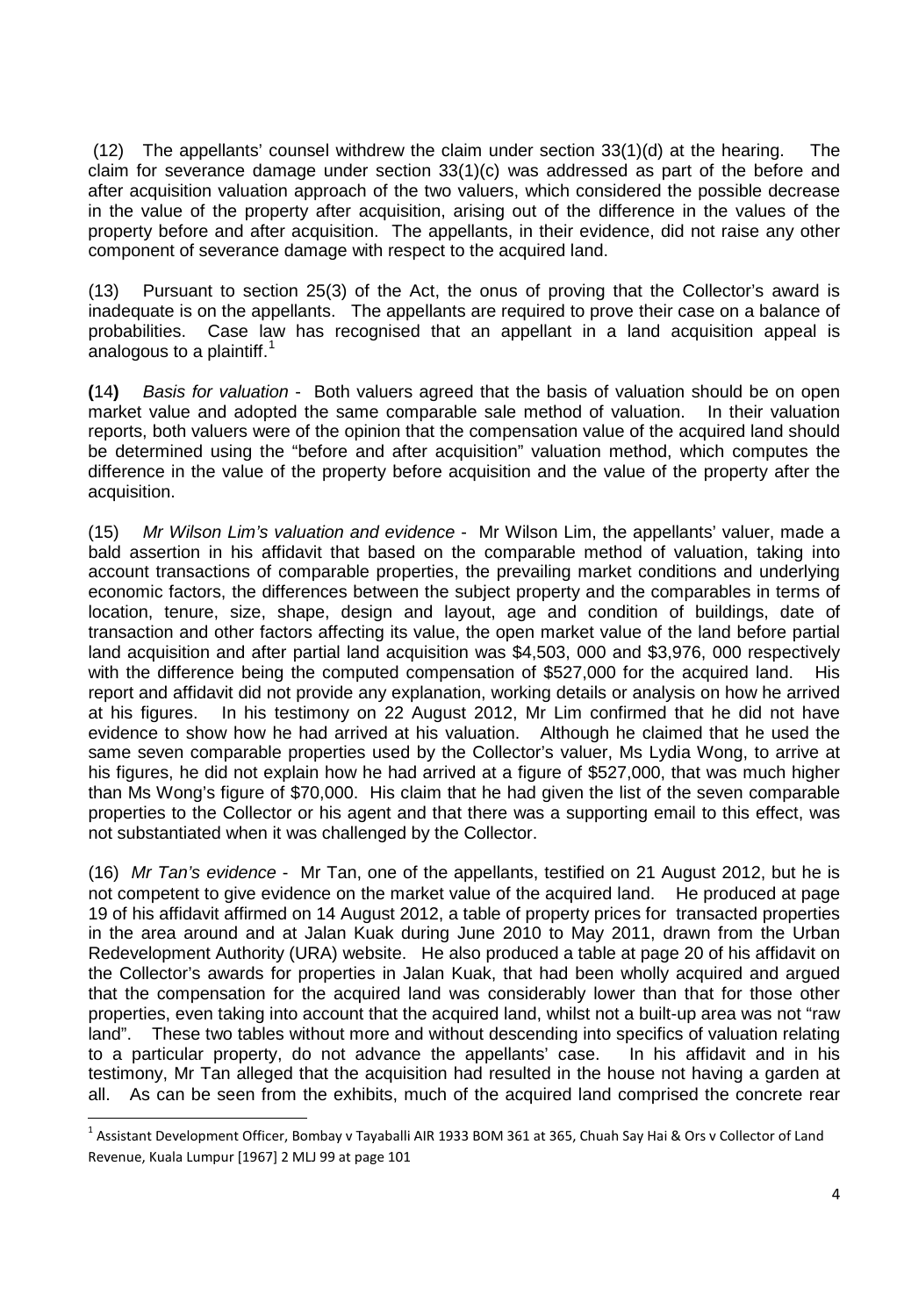yard of the property. The "garden" that had been fenced in for the appellants's use encroached upon land owned by someone else and for which no compensation is payable to the appellants.

(17) The appellants did not provide any evidence to substantiate their proposed compensation award of \$527,000. In his closing submission, appellants' counsel asserted that the compensation award should be increased without stating either the amount of increase or his substantiation for an increase.

(18) *Ms Lydia Wong*'s *valuation and evidence* - Ms Lydia Wong, the Collector's valuer gave evidence that her valuation of the acquired land as at 19 January 2011 was based on the continued use of the property as a residence. She arrived at the value of the acquired land by taking the market value of the property before acquisition less the market value of the property after acquisition. The market value of the property was arrived at using the Comparable Sales Method. This is consistent with what was stated in the Collector's Grounds of Award as outlined in paragraph (7). The Comparable Sales Method seeks to establish the market value for a property by taking into consideration the sale price of similar properties ("comparables") and making adjustments to take into account factors such as differences in the time of the sale, type of property, location and siting, building gross floor area, age and condition and land (plot) size.

(19) Unlike Mr Lim, Ms Wong provided detailed worksheets used in applying the Comparable Sales Method, one for the valuation of the property before acquisition and one for the valuation of the property after acquisition with the difference in the two values being the value of the acquired land. She gave a detailed affidavit on her working methodology and derivations of the before and after market values of the property. In her evidence, she used the sales evidence of 7 comparable landed housed between 2 November 2010 and 12 January 2011 as shown below:

| No             | Property<br>Address   | Property type                             | Tenure   | Land Area<br>(sqm) | Floor Area<br>(sqm) | Sale Price<br>(Unit price<br>\$psm)* | Date of Sale<br>(DD/MM/YYYY) | Year of<br>original<br>completion | Renovation<br>details |
|----------------|-----------------------|-------------------------------------------|----------|--------------------|---------------------|--------------------------------------|------------------------------|-----------------------------------|-----------------------|
| 1              | 48 Jalan<br>Kuak      | 2-storey<br>intermediate<br>terrace house | Freehold | 90.7               | 130.0               | \$1,168,888<br>(512,887)             | 02/11/2010                   | 1970s                             | Renovated in<br>2007  |
| $\overline{2}$ | 33 Jalan<br>Kuak      | 2-storey<br>intermediate<br>terrace house | Freehold | 82.2               | 116.1               | \$1,130,000<br>( \$13,747)           | 02/11/2010                   | 1970s                             | Renovated in<br>2008  |
| 3              | 36 Jalan<br>Pintau    | 2-storey<br>intermediate<br>terrace house | Freehold | 82.0               | 116.0               | \$1,290,000<br>( \$15,732)           | 19/11/2010                   | 1970s                             | Renovated in<br>2009  |
| 4              | 35 Jalan<br>Hari Raya | 2-storey<br>intermediate<br>terrace house | Freehold | 85.0               | 139.0               | \$1,300,000<br>(\$15,294)            | 22/11/2010                   | 1970s                             | Renovated in<br>2008  |
| 5              | 45 Jalan<br>Hari Raya | 2-storey<br>intermediate<br>terrace house | Freehold | 85.0               | 121.0               | \$1,150,000<br>( \$13,529)           | 26/11/2010                   | 1970s                             | Original<br>condition |
| 6              | 8 Jalan               | 3-storey<br>intermediate                  | Freehold | 85.4               | 160.6               | \$1,350,000                          | 08/12/2010                   | 1997                              | Rebuilt               |

**List of Comparable Sale Evidence:**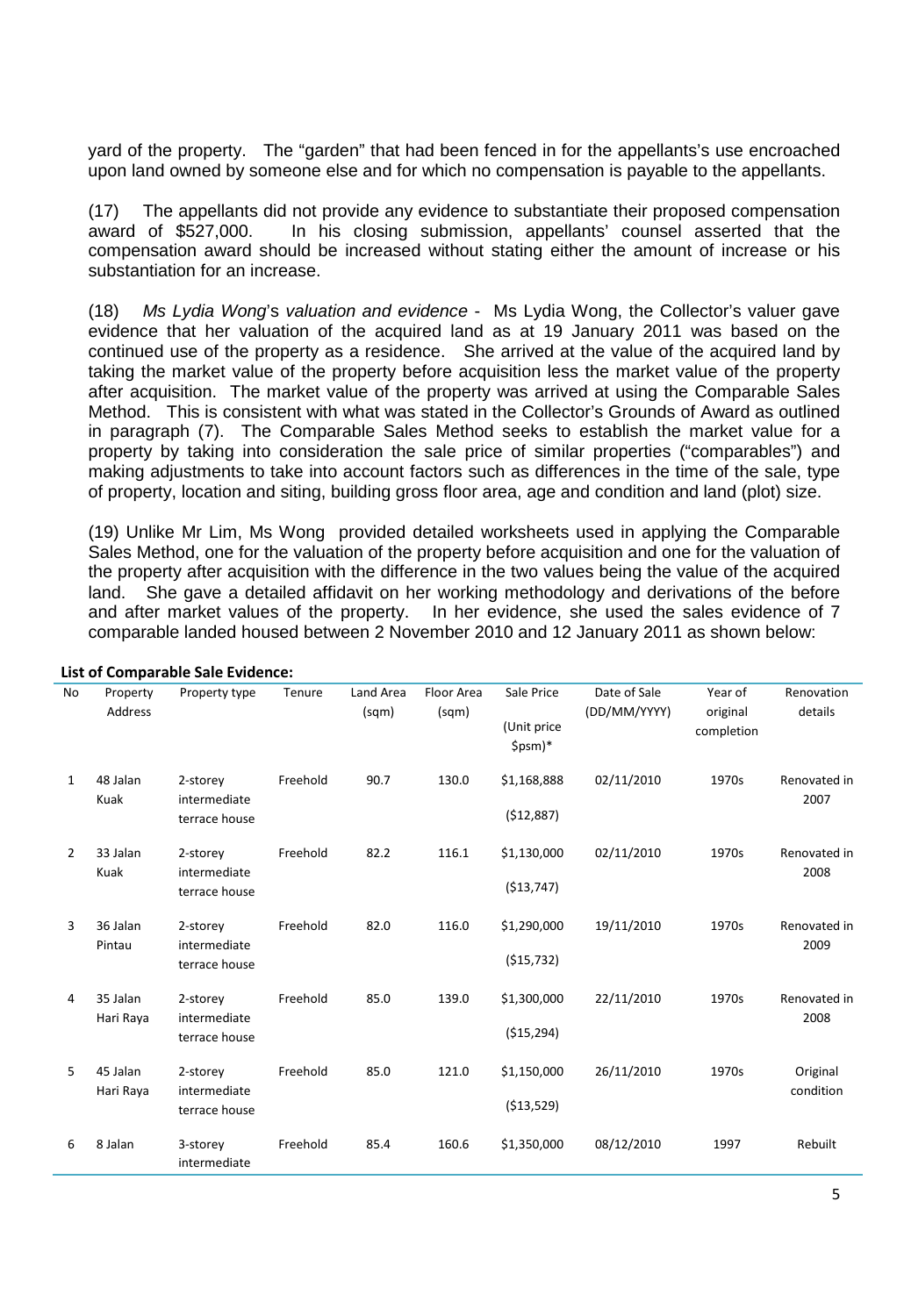| Minggu                | terrace house            | (515,808) |       |       |             |            |       |           |
|-----------------------|--------------------------|-----------|-------|-------|-------------|------------|-------|-----------|
| 40 Jalan<br>Hari Raya | 2-storey<br>intermediate | Freehold  | 111.5 | 146.0 | \$1.460.000 | 12/01/2011 | 1970s | Renovated |
|                       | terrace house            |           |       |       | ( \$13,094) |            |       |           |

*\*unit price is computed as the sale price divided by land area*

(20) The methodology was divided into five steps. In the process, three different adjustments were made to the sale prices of comparable properties.

| <b>Adjustments for Comparable Sales:</b>                     |                                    |  |  |  |  |  |
|--------------------------------------------------------------|------------------------------------|--|--|--|--|--|
|                                                              | Comparable 1                       |  |  |  |  |  |
| Sale price of comparable                                     | \$Υ                                |  |  |  |  |  |
| Land area (sqm)                                              | L                                  |  |  |  |  |  |
| 1) Adjustments for market, property and location attributes: |                                    |  |  |  |  |  |
| Time factor                                                  | $+/- a$ %                          |  |  |  |  |  |
| Type                                                         | $+/- b\%$                          |  |  |  |  |  |
| Siting                                                       | $+/- c$ %                          |  |  |  |  |  |
| Location                                                     | $+/-d%$                            |  |  |  |  |  |
| Aggregate adjustment                                         | $+/-e$ %                           |  |  |  |  |  |
| Adjusted land value                                          | $$W = $Y \times (1 + e\%)$         |  |  |  |  |  |
| 2) Estimating Depreciated building value (DBV)               |                                    |  |  |  |  |  |
| Unit replacement cost (\$psm)                                | \$v                                |  |  |  |  |  |
| Gross floor area (psm)                                       | g                                  |  |  |  |  |  |
| Fee                                                          | $+ f$ %                            |  |  |  |  |  |
| depreciation                                                 | $-h%$                              |  |  |  |  |  |
| Depreciated building value                                   | $5 Z = (5v \times g)x (1+f% - h%)$ |  |  |  |  |  |

3) Adjustment for the size effect of lands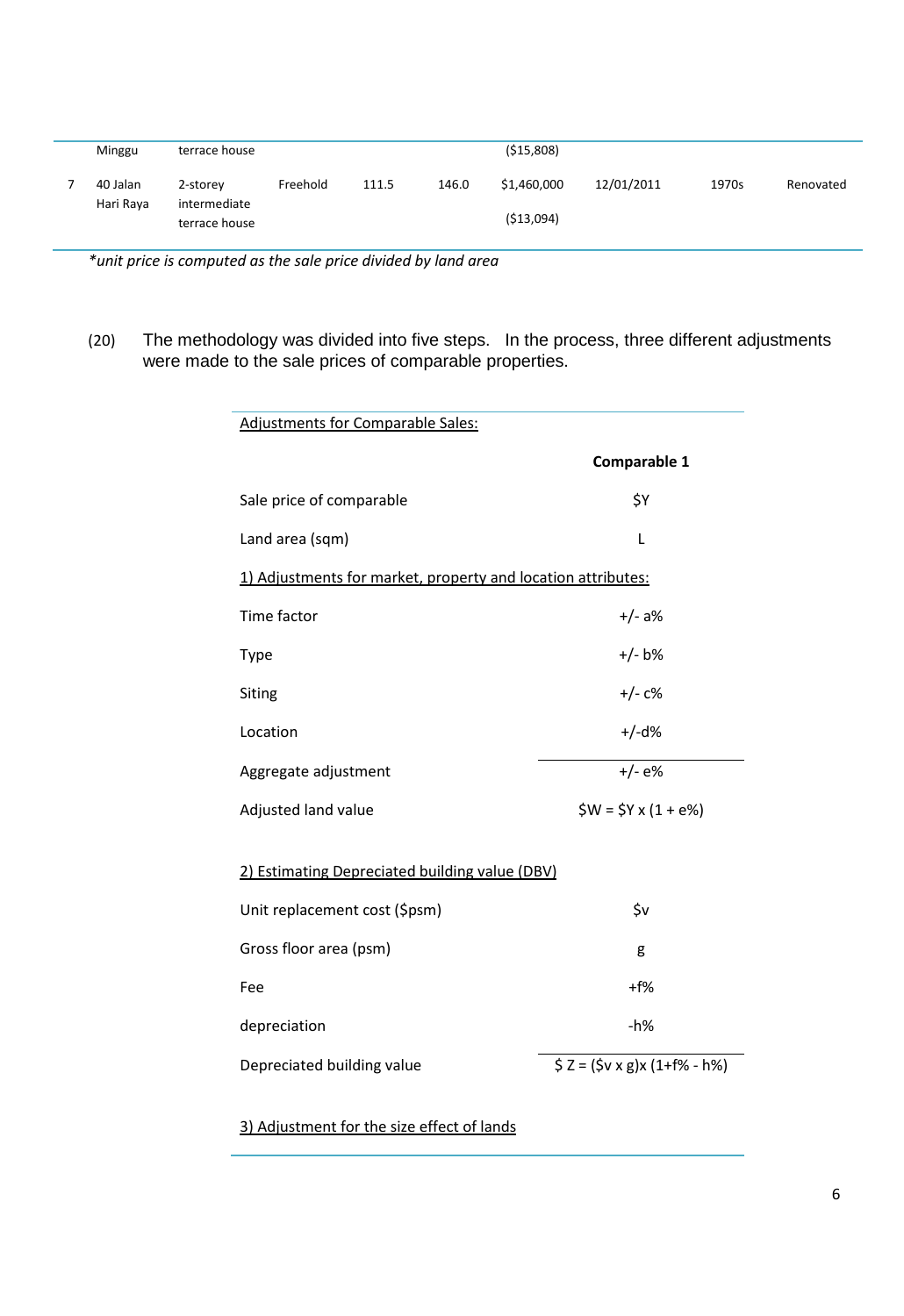| Unit land price (without building)          | $(SW - SZ) / L$                                                                                                 |
|---------------------------------------------|-----------------------------------------------------------------------------------------------------------------|
| Adjustment of size effect of lands          | -i%                                                                                                             |
| Adjusted unit land price (without building) | $\text{Su} = \left[ \frac{\text{SW-SZ}}{\text{U}} \right] \times \left( 1 - \frac{\text{SW}}{\text{U}} \right)$ |

- (21) The first adjustment involved the market values of the properties (building and land). She first adjusted the prices of the comparable properties and the property, accounting for the time lapse between the transactions and s 5 declaration, differences in property type (corner versus intermediate), siting (proximity to Marymount Road and amenities). She then derived the values of the comparable properties, as if they had been transacted on the Acquisition Date and comparable in type, siting and location attributes to the property.
- (22) The second adjustment was then made to building structure. Ms Wong estimated the depreciated building values (DBV) of the building structure for the comparable properties by deducting depreciation from the replacement costs of the existing structure, accounting for differences in building condition on the comparable lands and the buildings on the property. The adjusted land values were then separated from the building structure values by deducting the DBV from the land values estimated in the step 1. The unit land values (without structure) were obtained by dividing the net land values by the land areas of the comparable properties.
- (23) In the third adjustment, she discounted the unit land price (without structure) to account for the small size of the comparable lands relative to the property.
- (24) Ms Wong then multiplied the adjusted unit land price (land rate in Ms Wong's affidavit) by the land area of the property, to which she then added the property's DBV, finally deriving the adjusted values (building plus land) for property. She applied the same computation procedures to the seven comparable sales. In the final step, the market value of the property was estimated as the weighted average values derived from the comparable properties.
- (25) The same computation methodology was then repeated in the post-acquisition scenario, taking into account the smaller land area of the property. The difference in the values of the property estimated in the before and after acquisition periods determined the compensation award for the acquired land.
- (26) *Appellants' Challenges on Ms Wong's valuation* Appellants' counsel questioned whether a proper and accurate assessment and valuation of the property and the acquired land could be done without Ms Wong having conducted an inspection of the property's interior. Ms Wong said that whilst she had assessed the property's exterior, Ms Yek Pei Ling, a qualified real estate valuer and a senior manager at her firm had conducted an inspection of the building and the acquired land during a site visit. Ms Yek had exhibited her photos in her affidavit and had testified at the hearing. The Board notes that experienced valuers can be expected to make reasonable adjustments on the physical condition and quality of the interior design and fixtures, based on the descriptions of the physical attributes and conditions as provided by another senior valuer. As the physical attributes of the property would not have changed significantly before and after the acquisition date, the same adjustment factors were reasonably used in Ms Wong's valuation methodology.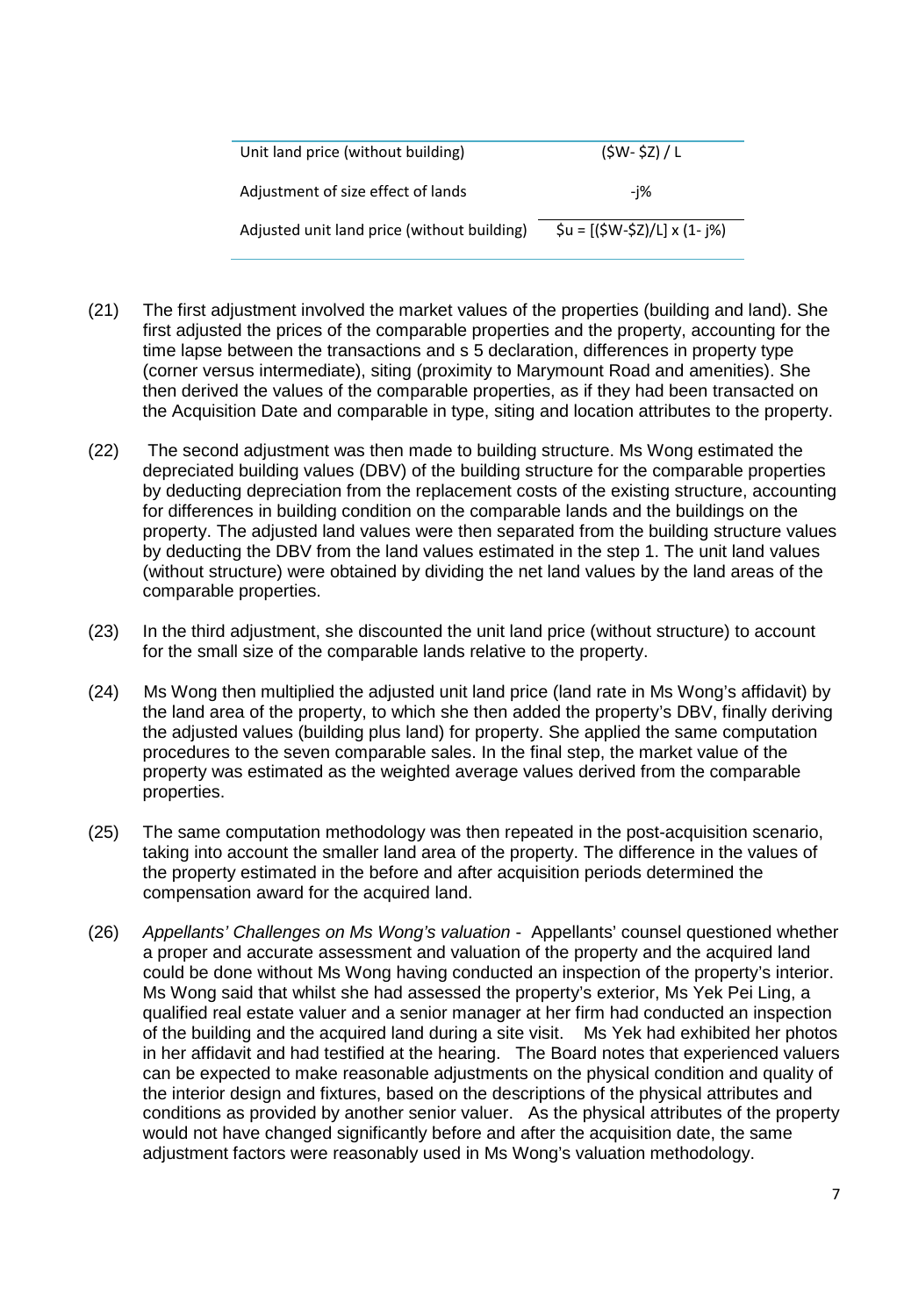- (27) The issue of whether Ms Wong had wrongly valued the acquired land in "isolation" as garden land or "raw land" was also raised by the appellants. Ms Wong's evidence was that she had valued the acquired land using the comparable sales method by valuing the open market value of the property in totality before and after land acquisition to arrive at the difference in value, being the compensation sum for the acquired land. This is consistent with her workings.
- (28) The appellants' counsel challenged Ms Wong's approach of deducting the depreciation building value (DBV), which is computed by deducting depreciation from the replacement costs of the existing structure, to account for differences in building condition on the comparable lands and the buildings on the acquired property. He had misunderstood and misinterpreted in his closing submission that the property's depreciated building value (DBV) is deducted from the property value to arrive at the land values (without structure). He further claimed that the approach amounted to valuing the acquired land in "isolation" as though it were garden land. This was not the case because he omitted the step where the DBV was later added back to arrive at the adjusted values (land plus building) in Ms Wong's method.
- (29) As for the appellants' challenge to Ms Wong's basis of adjustments for selected location attributes of the comparable properties specifically in comparison to a property at Jalan Minggu, that Ms Wong had failed to take into account that the property was nearer to amenities and eateries with only a short 5-7 minute walk to facilities, was nearer to an MRT station and also closer to several good schools including Ai Tong Primary School, these were substantiated with evidence. If as argued by the appellants, that the property enjoyed better location proximity to eateries, amenities and MRT station, these location premium advantages would not be changed significantly before and after the acquisition. The incremental effects of the differential location premium would be marginal on the property.
- (30) Appellants' counsel also questioned the valuation of the property being lower per square foot compared to 48 Jalan Kuak, although the latter had been sold earlier in November 2010 with property prices having risen since. During cross-examination, Ms Wong had explained that the additional land areas are not as valuable as the "main areas", when comparing properties with different land areas because of the marginal diminishing effect. She has further explained that the price differentials should be compared in total value terms, which show that the property valued at \$3,310,000 (pre-acquisition) was higher than 48 Jalan Kuak's sale price of \$1,168, 888.00.
- (31) In his closing submission, appellants' counsel said that although the Collector had acknowledged that Ms Wong's basis of valuation by using the total open market value of the property before and after land acquisition with the difference between the values determined as the appropriate compensation payable. However, he claimed that the Collector had not included the basis of valuation in the Grounds of Award, and the Collector, when asked on this, could offer no explanation. This was indicative that the Collector did not fully consider and address his mind to the actual negative effect of the acquisition on the entire value of the property.
- (32) The Collector had stated in the Grounds of Award that the valuation was based on the market comparison method. It was also stated that comparables in the vicinity of the acquired land were used and adjustments were made for, inter-alia, location and size of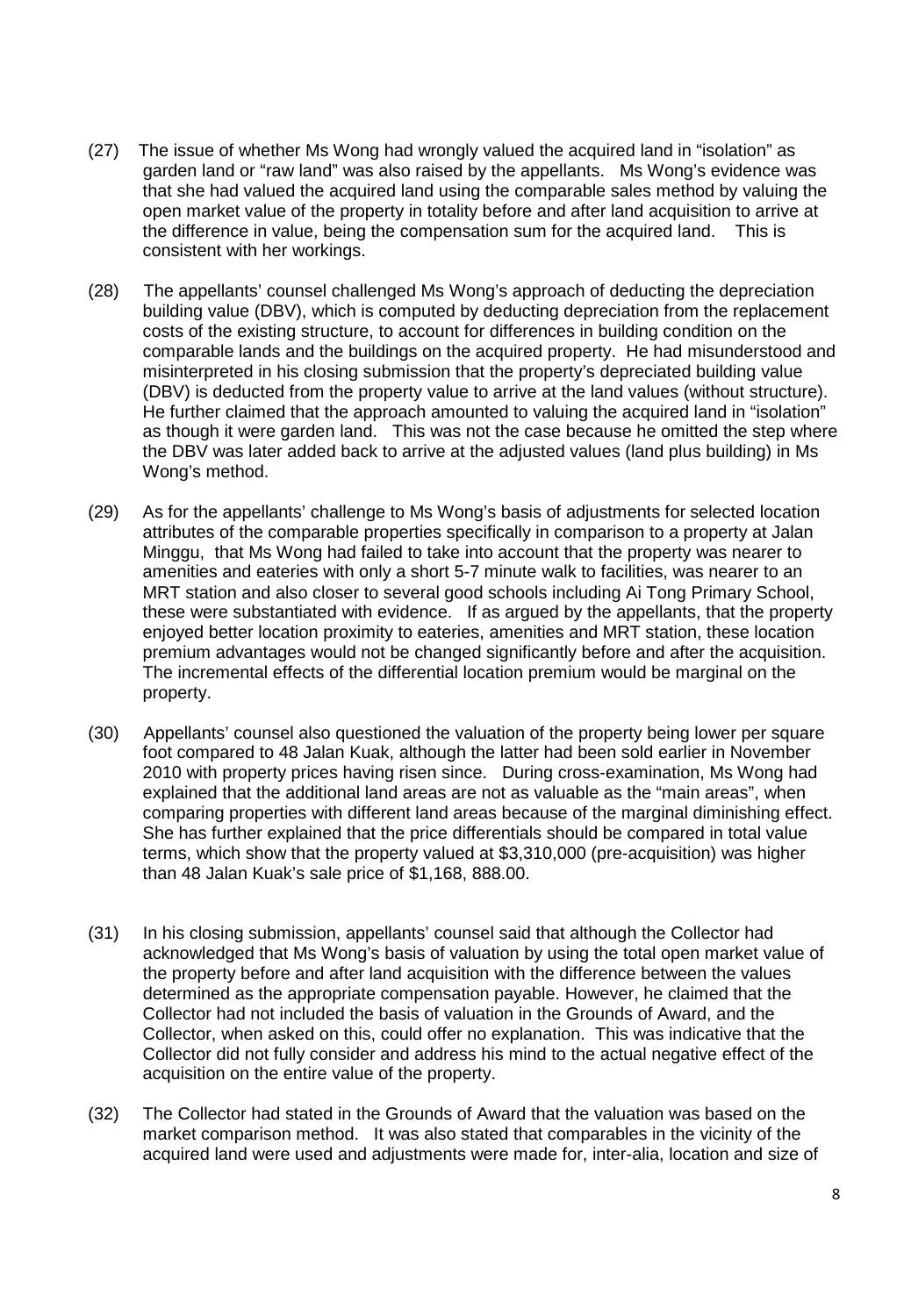properties and the date of transactions. This is sufficient for those involved in land valuation to know that the valuation of the land was based on the difference in the open market value of the property before and after acquisition. Both valuers had used this method. The Collector had testified that an experienced valuer would be appointed for valuation of the market value of the land. All relevant information would be provided to the valuer, who would do an inspection and a valuation. The Collector would then assess the reasonableness of the best valuation and take into account other claims and information provided by interested persons. Ms Wong, had said in her evidence that she had valued the property on the before and after market valuation basis to arrive at the statutory compensation and that she had not valued the 11 sqm of acquired land in isolation or as a "garden" for which a nominal value would usually be given.

- (33) Appellants' counsel had submitted that the Collector was not able to give a satisfactory explanation on why the compensation for the acquired property was relatively significantly lower when compared to the compensation amount awards in the appellants' second table referred to in paragraph (16), even taking into account that the other acquisitions were acquisitions of the whole land with built up areas. Appellants' counsel did not state his basis for this statement. The Collector had replied that each piece of acquired land was valued taking into account factors peculiar to that property. It is not for the Collector to establish that the compensation award for the acquired land was fair relative to the compensation awards for the other acquired properties along Jalan Kuak. That is not the issue here. The Collector's valuer, Ms Wong had provided detailed justification for the statutory compensation for the acquired land. It is for the appellants to establish that the statutory compensation of \$70,000 is an inadequate market value for the acquired land.
- (34) *Were the appellants in consequence of the acquisition compelled to change their residence?* The acquired land was a 11 sqm triangular strip at the rear of the property leaving the terrace house thereon intact. The appellants, of their own accord, chose to move out in July 2011 well before construction work was slated to start. The construction works affecting the acquired land would take place outside the property. There was no compelling reason in July 2011 for the appellants to move out in anticipation of possible noise and disruption from the works of the proposed expressway. Even after during construction, the Environmental Protection and Management (Control of Noise At Construction Sites) Regulations, as pointed out by the Collector's counsel, would require that noise levels cannot exceed certain limits, where construction is within certain distances from residential buildings. Section 33(1)(e) of the Act is clear in that moving expense should only be considered, if a person is, as a consequence of acquisition, compelled to change his residence.
- (35) On the point that the Collector had not fully considered the appellants' rights to continuous and peaceful enjoyment of the property –suffering not just from the final aesthetics point of view, but also real and permanent negative impact on them, mentally, physically, emotionally, socially and financially, this is a bare statement and is not a relevant consideration under section 33 of the Act. Ms Lim Choon Huang, LTA's representative gave evidence that LTA would carry out at its own cost, reinstatement works to the acquired land and would replace any fences, steps or gates on the acquired land affected by acquisition. A road side table with a pedestrian footpath, landscaping and covered roadside drains was planned for construction after completion of the expressway.